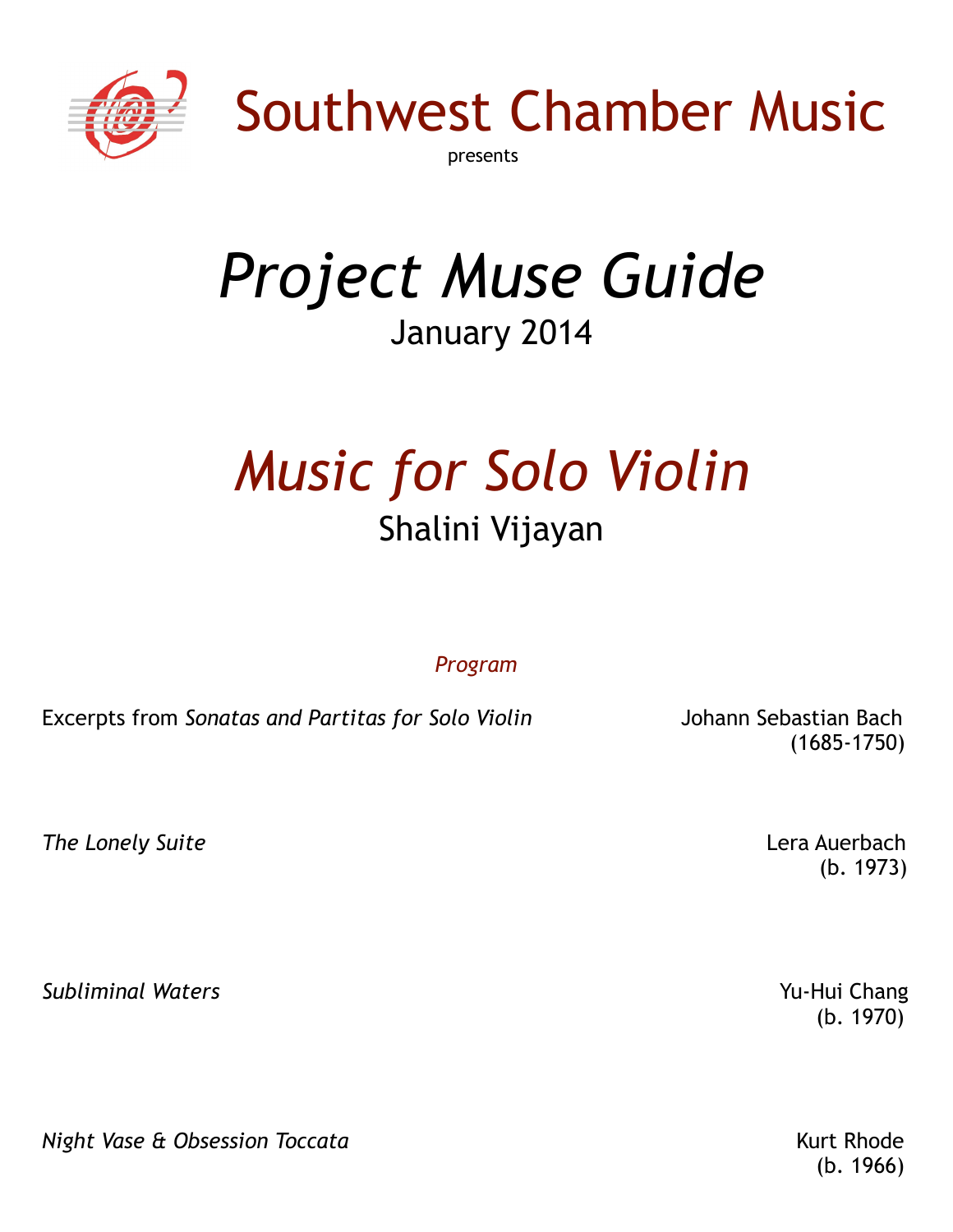### *Program Notes*

*Sonatas and Partitas for Solo Violin* are a set of six works by Johann Sebastian Bach. These pieces are the standard by which all solo violin repertoire is judged. Bach was a German composer, organist, harpsichordist, violist and violinist of the Baroque period. He enriched established German styles through his skill in counterpoint, harmonic and motivic organization, and the adaptation of rhythms, forms, and textures. For more information: www.jsbach.org

*The Lonely Suite,* by Russian composer Lera Auerbach, is an episodic, programmatic piece. Each movement tells a unique story. Auerbach's compositions have been commissioned and performed by a wide array of artists, orchestras and ballet companies. She holds degrees in piano and composition from the Juillliard School. For more information: www.leraauerbach.com

*Night Vase & Obsession Toccata* by Kurt Rohde are all that survive of a longer solo violin piece written a number of years ago. One movement is fast, the other slow and can be played in any order. Rohde is a violist and composer and is a Professor of Music Composition and Theory at the University of California at Davis Department of Music. For more information: www.kurtrohde.com

*Subliminal Waters,* by Taiwanese native, Yu-Hui Chang, uses a diverse palette of colors in this piece for solo violin and shows how vast the sound world of the instrument can be. Chang began pursuing composition at the age of fourteen and graduated from the National Taiwan Normal University, and earned her Ph.D. at Brandeis University and Masters at Boston University. Fore more information: www.yuhuichang.com

## *About Shalini Vijayan*



**Shalini Vijayan,** deemed "a vibrant violinist" by Mark Swed of the Los Angeles Times, is an established performer and collaborator on both coasts. A native of California, Shalini studied in New York as a scholarship student at the Manhattan School of Music where she received her B.M. and M.M. degrees under the tutelage of Ariana Bronne and Lucie Robert.

Always an advocate for modern music, Shalini was a founding member and is Principal Second Violin of Kristjan Jarvi's Absolute Ensemble, having recorded several albums with them including 2001 Grammy nominee, *Absolution*. As a part of Absolute, she has performed throughout the United States and Europe.

A member of the New World Symphony in Miami Beach, Florida from 1998-2001, Shalini served as concertmaster for Michael Tilson Thomas, John Adams, Reinbert de Leeuw and Oliver Knussen. She was also concertmaster for the world premiere

performances and recording of Steven Mackey's *Tuck and Roll* for RCA records in 2000.

In Los Angeles, Shalini is featured regularly with Grammy Award winning Southwest Chamber Music and can be heard on their *Complete Chamber Works of Carlos Chávez, Vol. 3* and the *Encounters* of William Kraft. She is one half of the duo 61/4, with percussionist Lynn Vartan, with performances throughout California and in Mexico.

Shalini was a first violinist of the Pacific Symphony Orchestra and served as Principal Second Violin of the Opera Pacific Orchestra from 2003-2008. She has appeared on over a hundred film scores including The *Incredibles, Ratatouille, Star Trek, Up* and *Avatar* as well as on every season of the television show *Lost*.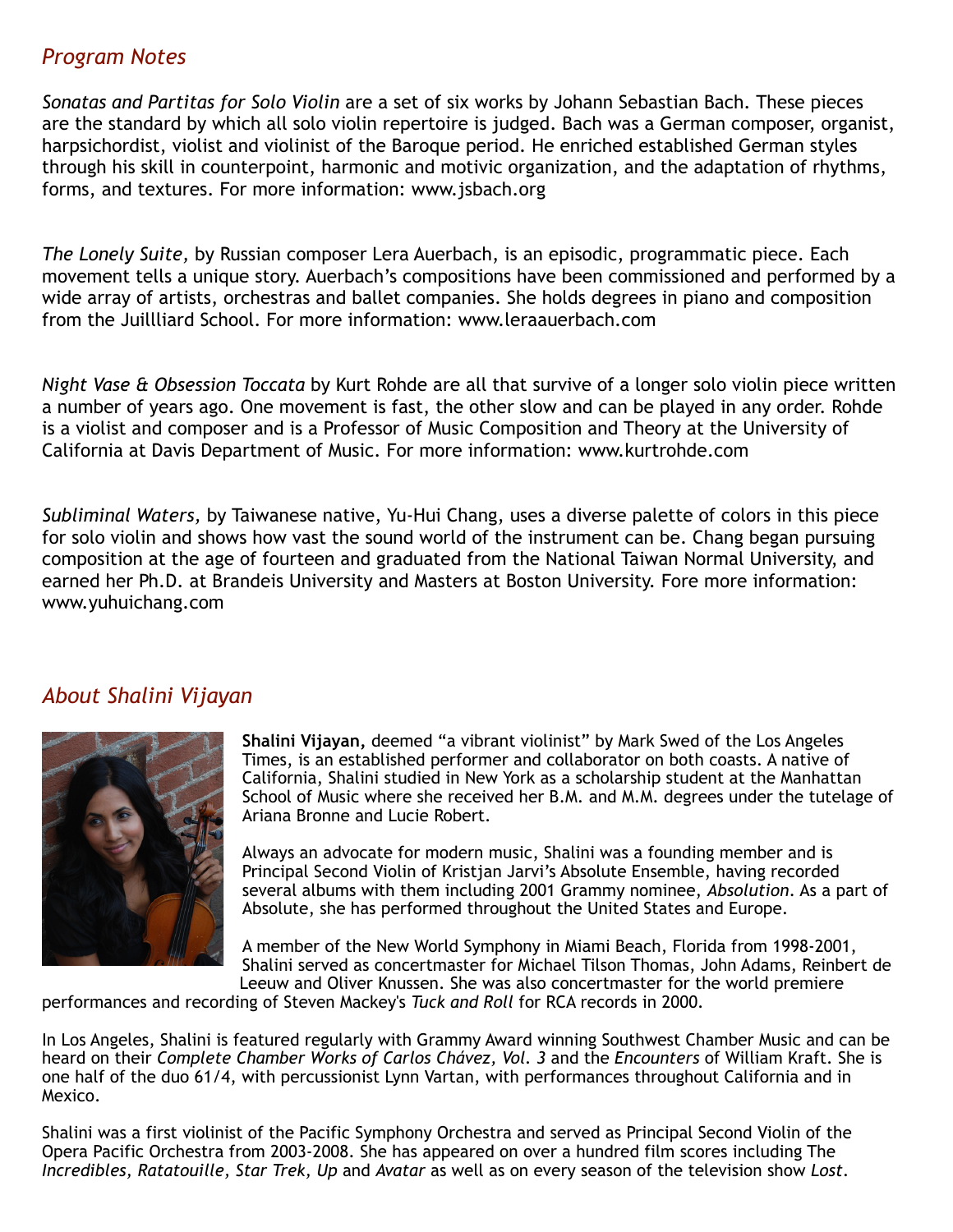#### *Musical Vocabulary* (from the California Standards for the Arts, unless noted otherwise)

**DYNAMICS** are various degrees of volume in the performance of music, such as loud and soft.

**EXTENDED TECHNIQUES** are unconventional, unorthodox techniques of playing musical instruments, in order to expand and explore the possibilities of different instruments.

**IMPROVISATION** is the spontaneous creation of music.

An **INTERVAL** is the distance in pitch between two tones.

A **MELODY** is an organized sequence of single notes.

The **METER** is the grouping of beats by which a piece of music is measured.

**MINIMALISM** in music is a reductive style or school of modern music utilizing only simple sonorities, rhythms, and patterns, with minimal embellishment or orchestrational complexity, and characterized by protracted repetition of figurations, obsessive structural rigor, and often a pulsing, hypnotic effect.

**PONTICELLO** is a string instrument technique where one play son the bridge of the instrument to achieve a special effect.

**RHYTHM** is the combination of long and short, even and uneven sounds that convey a sense of movement in time.

**SCORDATURA** is an alternate tuning used for the open strings of a string instrument. It is an extended technique used to allow the playing of otherwise impossible melodies, harmonies, figures, chords, or other note combinations.

A **SCORE** is the written form of the entire composition. All players have a part of the score for their instrument, unless they have memorized the notes.

**SOUND PERCEPTION** is how you interpret what you hear and where you hear it.

The **STRING FAMILY** (also called **Chordophones**) is the group of instruments that uses strings to produce sound. The strings are made of gut, steel, or nylon. Stringed instruments can be played with a bow - a long stick that has horsehair attached to it, or they can be played by plucking or strumming the strings with the fingers.

The **TIMBRE** is the tone color or character of sound heard.

The **TONALITY (KEY)** is the tonal center of a composition.

**TREMOLO** is a shaking sound which is achieved by repeating the same note extremely quickly or by playing two notes very quickly, one after the other.

**TUNING** is to adjust a music instrument to the desired frequency or pitch.

### *Continue Learning with these Internet Resources:*

*For more information about the musicians, visit:*  www.swmusic.org/about\_us/musicians.html

*To try to create your own composition at:* www.creatingmusic.com

*Another excellent interactive website for kids with information about instruments is:*  www.playmusic.org